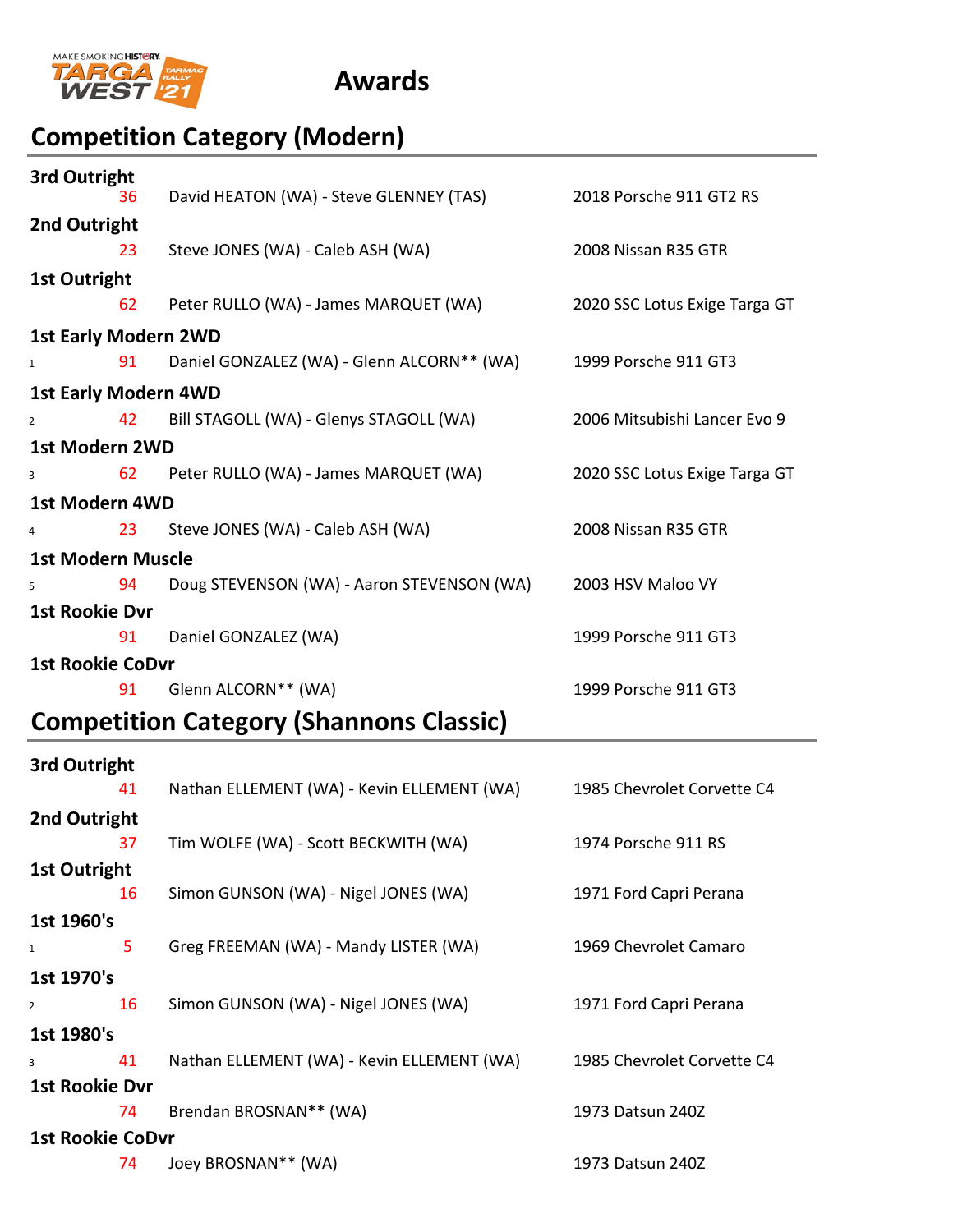# **Targa 165 Category ‐ Modern**

| 3rd Outright                |                                                                      |                              |  |  |  |
|-----------------------------|----------------------------------------------------------------------|------------------------------|--|--|--|
| 75                          | Paul OXLEY** (WA) - Yvonne MULLIGAN** (WA)                           | 2000 Subaru Impreza WRX      |  |  |  |
| 2nd Outright                |                                                                      |                              |  |  |  |
| 98                          | Mathew ST GUILLAUME** (WA) - James BRITTAIN** (V2006 Porsche Cayman  |                              |  |  |  |
| <b>1st Outright</b>         |                                                                      |                              |  |  |  |
| 24                          | Jurgen LUNSMANN (WA) - Helen LUNSMANN (WA) 2019 Tesla 3 Performance+ |                              |  |  |  |
| <b>1st Early Modern 2WD</b> |                                                                      |                              |  |  |  |
| 98<br>$\mathbf{1}$          | Mathew ST GUILLAUME** (WA) - James BRITTAIN** (V2006 Porsche Cayman  |                              |  |  |  |
| <b>1st Early Modern 4WD</b> |                                                                      |                              |  |  |  |
| 75<br>$\overline{2}$        | Paul OXLEY** (WA) - Yvonne MULLIGAN** (WA)                           | 2000 Subaru Impreza WRX      |  |  |  |
| <b>1st Modern 2WD</b>       |                                                                      |                              |  |  |  |
| <b>NA</b><br>3              |                                                                      |                              |  |  |  |
| <b>1st Modern Muscle</b>    |                                                                      |                              |  |  |  |
| <b>DNF</b><br>5             |                                                                      |                              |  |  |  |
| <b>1st Electric Vehicle</b> |                                                                      |                              |  |  |  |
| 24                          | Jurgen LUNSMANN (WA) - Helen LUNSMANN (WA)                           | 2019 Tesla 3 Performance+    |  |  |  |
| <b>1st Rookie Dvr</b>       |                                                                      |                              |  |  |  |
| 98                          | Mathew ST GUILLAUME** (WA)                                           | 2006 Porsche Cayman          |  |  |  |
| <b>1st Rookie CoDvr</b>     |                                                                      |                              |  |  |  |
| 98                          | James BRITTAIN** (WA)                                                | 2006 Porsche Cayman          |  |  |  |
|                             | Targa 165 Category - Classic                                         |                              |  |  |  |
| 3rd Outright                |                                                                      |                              |  |  |  |
| 76                          | Jason TIPPETT** (WA) - Colin GIUFFRE** (WA) 1976 Datsun 260Z         |                              |  |  |  |
| 2nd Outright                |                                                                      |                              |  |  |  |
| 33                          | Nick RAHIMTULLA (WA) - Lisa WHITE (WA)                               | 1973 Alfa Romeo 2000 GTV 105 |  |  |  |
| <b>1st Outright</b>         |                                                                      |                              |  |  |  |
| 54                          | Paul BARTLETT (WA) - Andy KING (WA)                                  | 1974 Ford Escort Mk 1        |  |  |  |
| 1st 1970's                  |                                                                      |                              |  |  |  |
| 54<br>$\overline{2}$        | Paul BARTLETT (WA) - Andy KING (WA)                                  | 1974 Ford Escort Mk 1        |  |  |  |
| <b>1st Rookie Dvr</b>       |                                                                      |                              |  |  |  |
| 76                          | Jason TIPPETT** (WA)                                                 | 1976 Datsun 260Z             |  |  |  |
| <b>1st Rookie CoDvr</b>     |                                                                      |                              |  |  |  |

76 Colin GIUFFRE\*\* (WA) 1976 Datsun 260Z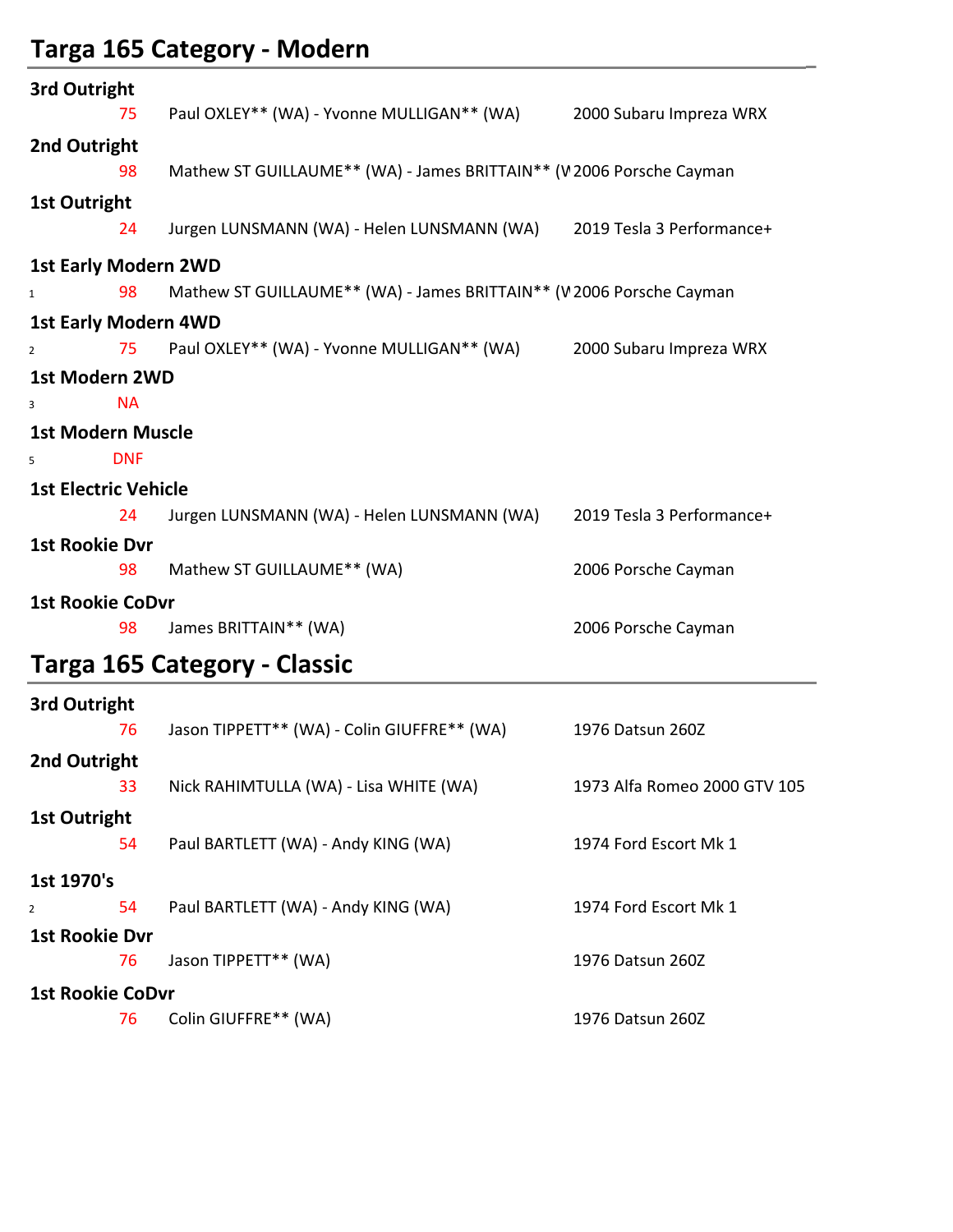# **Targa 130 Category ‐ Modern**

| 3rd Outright          |                         |                                                                            |                              |  |  |
|-----------------------|-------------------------|----------------------------------------------------------------------------|------------------------------|--|--|
|                       | 45                      | Davyd HOOPER (WA) - Jacob TEO** (WA)                                       | 2016 AMG CLA45               |  |  |
| 2nd Outright          |                         |                                                                            |                              |  |  |
|                       | 48                      | Chris BEERENS (WA) - Alex BUTLER (WA)                                      | 2011 Subaru WRX STI          |  |  |
| <b>1st Outright</b>   |                         |                                                                            |                              |  |  |
|                       | 44                      | Aaron WILLIAMS** (WA) - Rachael FERRANTE (WA) 2002 Mitsubishi Lancer Evo 7 |                              |  |  |
|                       |                         | <b>1st Early Modern 2WD</b>                                                |                              |  |  |
| $\mathbf{1}$          | 49                      | Dylan O'CONNOR** (WA) - Leigh FOWLER** (WA)                                | 1998 Hyundai Excel           |  |  |
|                       |                         | <b>1st Early Modern 4WD</b>                                                |                              |  |  |
| $\overline{2}$        |                         | 44 Aaron WILLIAMS** (WA) - Rachael FERRANTE (WA)                           | 2002 Mitsubishi Lancer Evo 7 |  |  |
| 1st Modern 4WD        |                         |                                                                            |                              |  |  |
| 4                     | 48                      | Chris BEERENS (WA) - Alex BUTLER (WA)                                      | 2011 Subaru WRX STI          |  |  |
| <b>1st Rookie Dvr</b> |                         |                                                                            |                              |  |  |
|                       | 44                      | Aaron WILLIAMS** (WA)                                                      | 2002 Mitsubishi Lancer Evo 7 |  |  |
|                       | <b>1st Rookie CoDvr</b> |                                                                            |                              |  |  |
|                       | 45                      | Jacob TEO** (WA)                                                           | 2016 AMG CLA45               |  |  |
|                       |                         |                                                                            |                              |  |  |

## **Targa 130 Category ‐ Classic**

| 3rd Outright<br><b>NA</b> |                                                                   |                         |  |  |
|---------------------------|-------------------------------------------------------------------|-------------------------|--|--|
| 2nd Outright<br><b>NA</b> |                                                                   |                         |  |  |
| <b>1st Outright</b>       |                                                                   |                         |  |  |
| 20                        | Colwin LLOYD** (WA) - Alix MARENGO** (WA) 1979 Ford Escort RS2000 |                         |  |  |
| 1st 1970's                |                                                                   |                         |  |  |
| 20<br>$\overline{2}$      | Colwin LLOYD** (WA) - Alix MARENGO** (WA) 1979 Ford Escort RS2000 |                         |  |  |
| 1st 1980's                |                                                                   |                         |  |  |
| <b>NA</b><br>3            |                                                                   |                         |  |  |
| <b>1st Rookie Dvr</b>     |                                                                   |                         |  |  |
| 20                        | Colwin LLOYD** (WA)                                               | 1979 Ford Escort RS2000 |  |  |
| <b>1st Rookie CoDvr</b>   |                                                                   |                         |  |  |
| 20                        | Alix MARENGO** (WA)                                               | 1979 Ford Escort RS2000 |  |  |
| <b>2Day Rallye</b>        |                                                                   |                         |  |  |
| 3rd Outright              |                                                                   |                         |  |  |
| <b>NA</b>                 |                                                                   |                         |  |  |
| 2nd Outright              |                                                                   |                         |  |  |
| 79                        | Michael CARATTI (WA) - Kim SCREAIGH (WA)                          | 1979 Holden Torana      |  |  |
| <b>1st Outright</b>       |                                                                   |                         |  |  |
| 46                        | Ray BRANDT (WA) - Alan MATTHEWSON (WA)                            | 2008 BMW 135            |  |  |